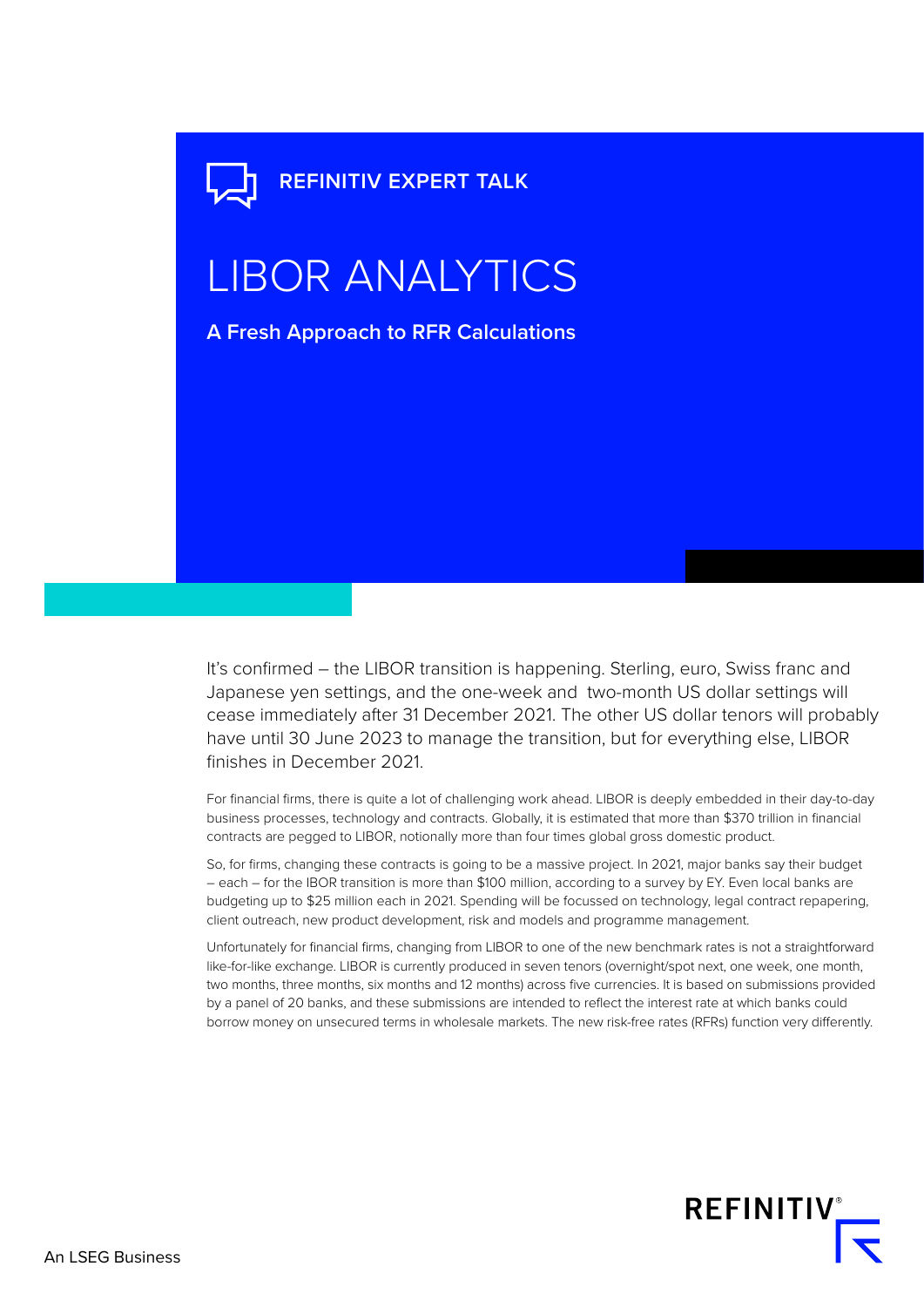#### **Facing new complexity**

To begin with, the international LIBOR is being replaced by a range of national RFRs, each of which is generated using a slightly different methodology. This immediately creates a layer of complexity for firms when it comes to calculating the commercial rate to be used in financial contracts.

Also, LIBOR is a forward-looking rate, which measures a firm's market expectations over the cost of borrowing over a particular duration. This term structure provides predictability – market participants know the cost of borrowing into the future, and there is an element of credit risk captured within the benchmark.

In contrast, the risk-free rates (RFRs) are backwards-looking, which is why they are considered to be essentially risk-free, in the sense that no bank credit risk is included. For example, SOFR – the US dollar RFR – is based on collated overnight transactions in the US Treasury repurchase agreement market. SONIA – the UK benchmark – is based on actual transactions in overnight indexed swaps for unsecured transactions in the sterling market.

This added complexity makes it vitally important that financial firms understand the new cash flows associated with transferring an old LIBOR contract to a new RFR, or in new financial products based on the RFRs. During the repapering of financial contracts, firms will want to see the impact on payment streams of various assumptions, and they will want to validate the cash flows in contracts created by counterparties. Also, when firms are creating or trading new instruments based on RFRs, they will want to check and recheck the cash flows involved.

So, firms will need to perform a whole range of new calculations for RFRs as they move through these transition processes. For example, some calculations are designed to provide more predictability around payments to RFR-based contracts for clients, including:

- Lock-out The compounded average RFR applicable to an interest period is calculated over that interest period, but for the purposes of the calculation, the daily RFR is frozen or 'locked' a specified number of days from the end of the interest period at the then current rate. The calculation uses that locked rate for the remaining days in the interest period instead of the actual overnight RFR for each of those days. The effect is that the compounded average RFR for the interest period (and therefore the interest due in respect of that interest period) can be ascertained on the day that the lock takes effect.<sup>1</sup>
- Lookback The observation period for the interest rate calculation starts and ends a certain number of days prior to the interest period. As a result, the interest payment can be calculated prior to the end of the interest period. The rate is calculated over the interest period itself – but for each day in that period, the rate used is that from the relevant number of days before. For example, for a one-month interest period of 1 March to 1 April with a five London business day lookback, the rate for 1 March would be taken from 22 February (the day falling five London business days prior) and so on.<sup>2</sup>
- Backward-shifted Also known as backward-looking term rates, these are rates that are known or realised after the beginning of an interest period. This is in contrast to, for example, LIBOR, which is published on a forward-looking basis and is known at the beginning of the interest period. In the context of RFRs, backward-looking term rates can be constructed mathematically from past realised daily fixings of the relevant overnight RFR over a given period of time.<sup>3</sup>

Firms that need to apply calculations such as these at scale across the front, middle and back offices want to ensure that they are being completed correctly, and the easiest way to do this is to automate the calculations through analytics directly within the workflow of individuals, rather than rely on manual methods, or approaches that require manual intervention.

[Loan Market Association LIBOR/IBOR Glossary of Terms](https://www.lma.eu.com/application/files/4115/9074/3005/LMA_LIBOR_RFR_Glossary_V052.pdf)

<sup>2</sup> Ibid

<sup>3</sup> Ibid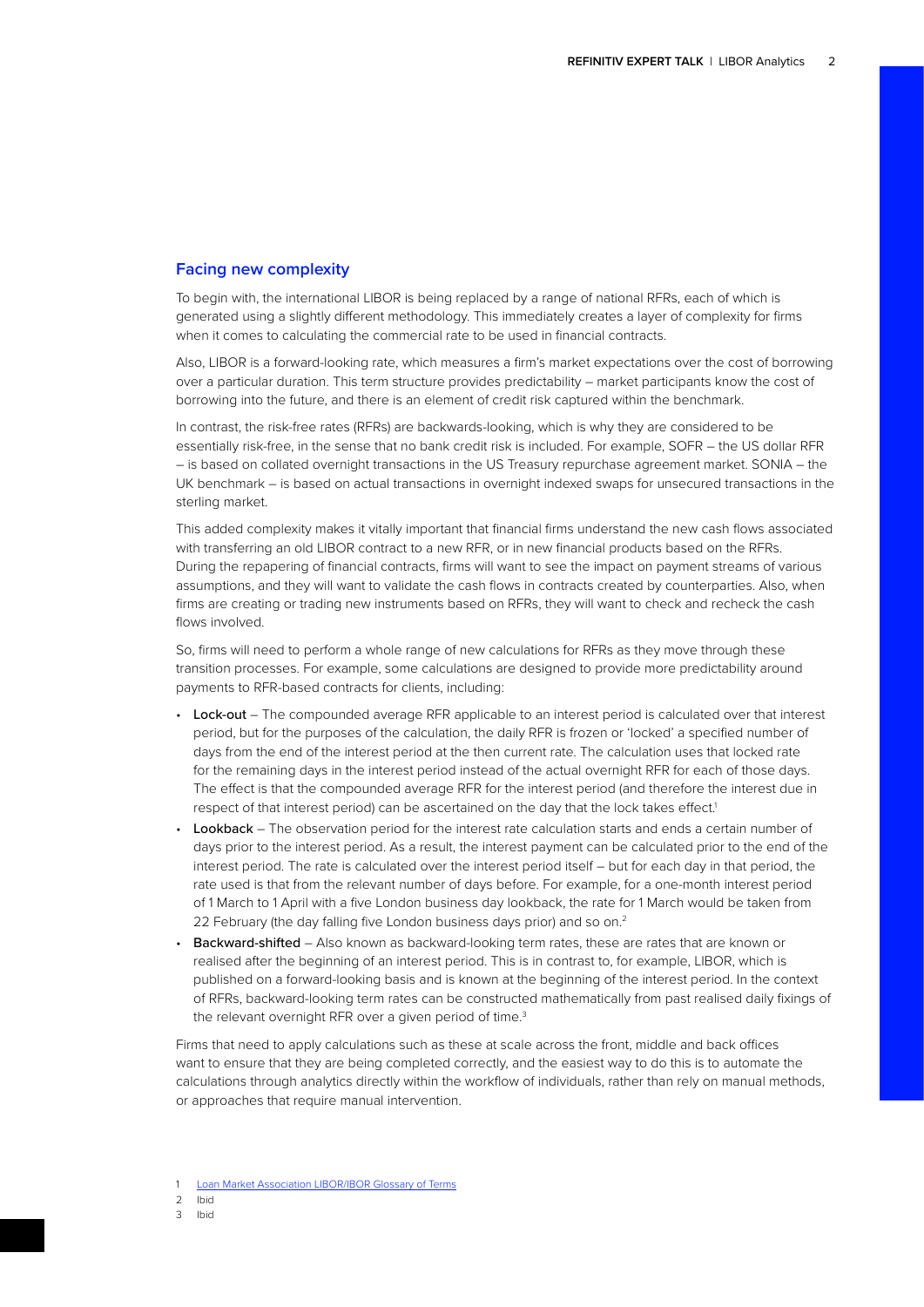#### **Calculating with RFRs**

Refinitiv® Instrument Pricing Analytics has created a number of new RFR-oriented analytics to help firms successfully navigate the LIBOR transition. These new analytics build on the success that Instrument Pricing Analytics has had in helping firms transfer many types of analytics to the cloud – reducing cost and complexity, while delivering insight about the rapidly evolving impact of RFRs where it is needed.

Today, Refinitiv Instrument Pricing Analytics offers a wide range of user-defined analytics for listed and OTC instruments, and pricing data available on demand. The coverage spans across FX and interest rate derivatives, equity derivatives, government and corporate bonds, zero-coupon curves and volatility surfaces.

These in-the-cloud services enable firms to simplify the processes around building and maintaining analytics. In the past, to create analytics, firms would need to build a series of pricing models, or acquire a pricing library. Then, they would need to purchase the data to power the models, clean and normalise the data, and then map all of that data into the analytics. This approach is expensive – firms also need to maintain the operational infrastructure to store the data and build the analytics.

Then, over time, firms need to perform model risk governance and management around those models, which is also time-consuming and resource-intensive work, requiring specialist skills. By using Instrument Pricing Analytics, firms can incorporate the model risk governance and management work that Refinitiv performs into their own programmes, saving time and resources. While firms remain responsible for model risk management in the regulators' eyes, Refinitiv can support the ability of firms to meet their compliance obligations in this area.

Refinitiv Instrument Pricing Analytics takes on all of the complexity around building and maintaining models and provides firms with analytics that they can quickly integrate into their applications via APIs. Refinitiv Instrument Pricing Analytics has the data, the pricing libraries and the expertise on how to use the data to power the pricing models. All of this happens in the cloud, delivering ready-to-use analytics for firms' applications. Refinitiv Instrument Pricing Analytics provides:

- Consistency Provided in its analytics across the different workflows. So, for example, APIs can be integrated into different workflows. There is also consistency across the wide range of asset classes and market instruments that Instrument Pricing Analytics provides analytics solutions for.
- Simplicity Created with ease-of-deployment in mind. Analytics are preconfigured, so integration is easy. Firms just need to know what instruments they require analytics for – that's enough information to build request to the API.
- Flexibility Built in to adapt to firm's needs. Instrument Pricing Analytics exposes a significant number of parameters as part of the API, to support more flexible workflows.

Refinitiv Instrument Pricing Analytics is able to do this because it is a part of the Refinitiv® Data Platform ecosystem, which delivers data and analytics in the cloud.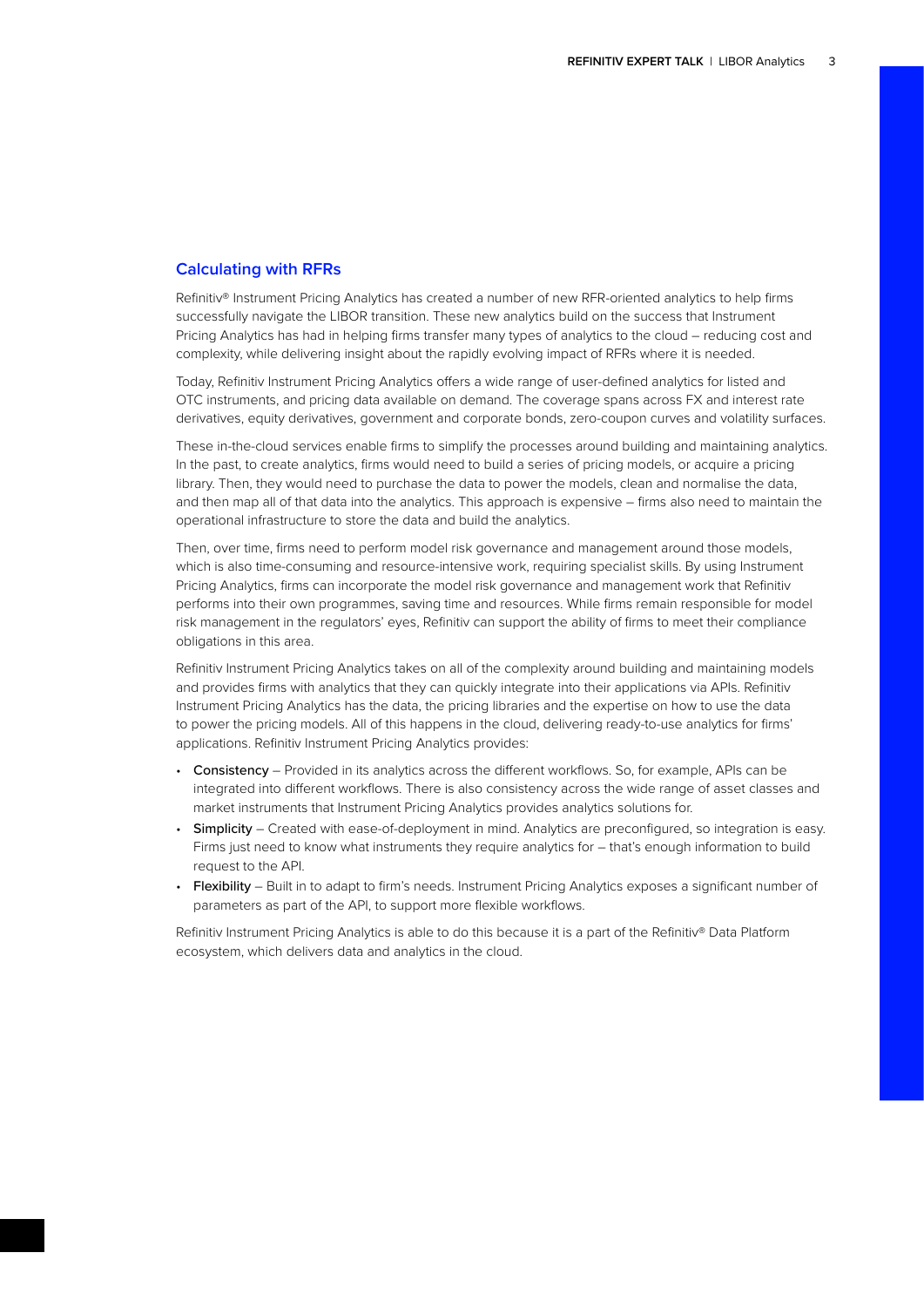#### **Product concept**



#### **Delivering in the cloud**

The Refinitiv Data Platform gives firms access to a wide range of global market data and analytics in the cloud – more than 100 million instruments and data sets, with 40 billion market data updates delivered every day. Refinitiv Data Platform benefits of interest to analytics teams within financial services firms include:

- A singular access point to the Refinitiv data catalogue with a consistent data model
- A single API with flexibility to parameterised analytics
- Flexible options with access patterns: managed service, query-ready tables, bulk files and API calls
- Pricing and trade performance analytics pre-integrated with Refinitiv's leading content sets

**Refinitiv site** Customer site Customer site Customer site Customer site Customer site

In turn, Refinitiv Data Platform supports a technology ecosystem, to enable firms to get the most out of their data and analytics. This includes:

- Refinitiv® Workspace This is the next-generation human interface of the Refinitiv Data Platform. Refinitiv Workspace enables individuals to access the unparalleled depth and breadth of financial data, news, analytics and productivity tools in a highly customised workflow experience on their preferred device – at home or in the office.
- Refinitiv® CodeBook Workspace offers a cloud-hosted, integrated Python scripting environment CodeBook – that allows rapid development of Jupyter notebooks with analytics and workflows powered by Refinitiv APIs and data. Refinitiv CodeBook is also available for Refinitiv® Eikon.
- Refinitiv® Developer Community The Developer Community Platform enables developers across the globe to access capabilities, interactive information, learning materials, tools, events and a truly global community of developers. This access supports what developers want and need to develop, test and publish applications that consume relevant content and analytics.

This depth of data and open technology supports the overall Refinitiv Instrument Pricing Analytics approach to delivering RFR analytics, helping firms navigate the LIBOR transition, and thrive in the new world of benchmarks that is emerging.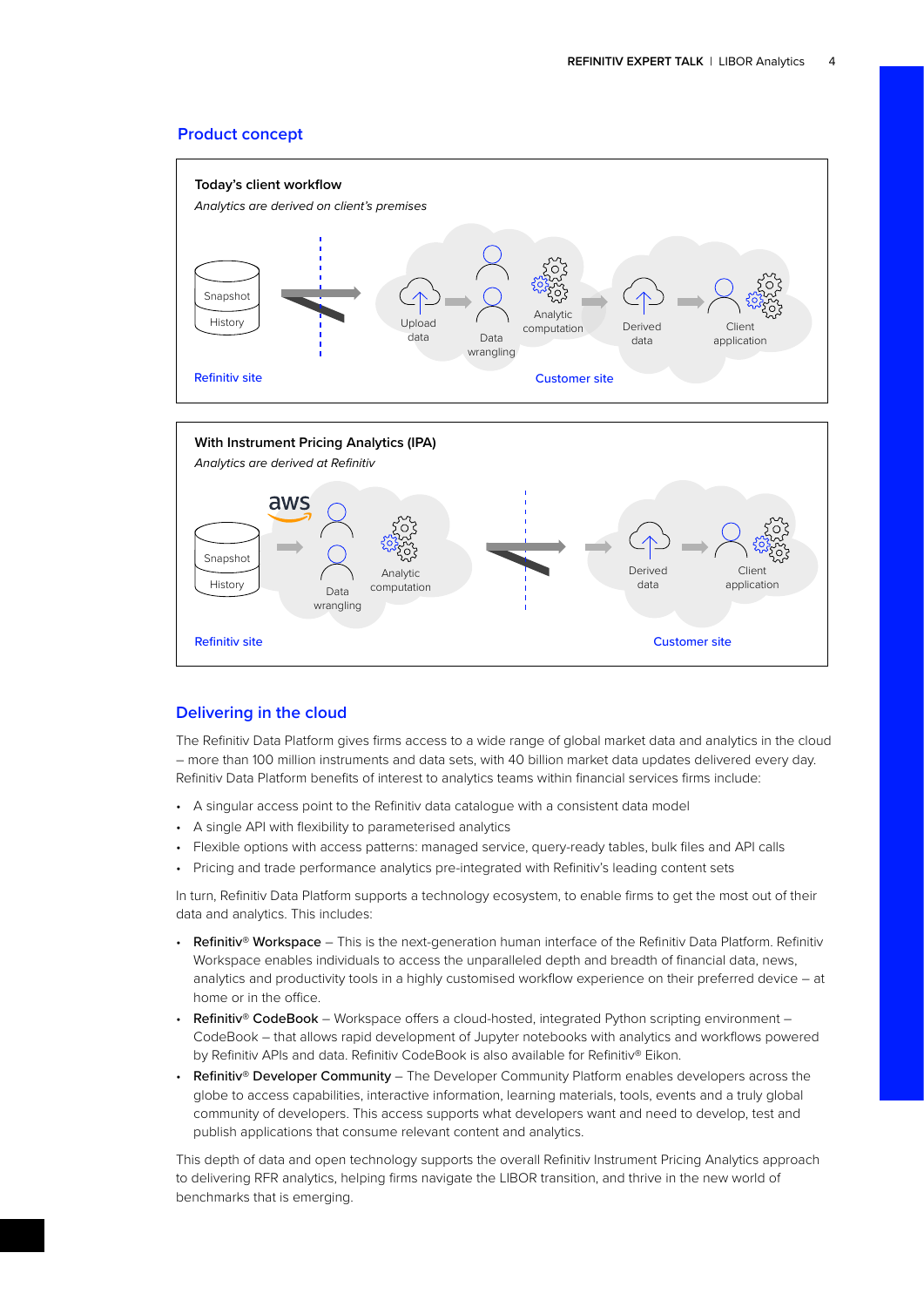#### **Advancing with RFRs**

Refinitiv Instrument Pricing Analytics provide much needed analytics for each stage of the LIBOR transition for firms – from transitioning existing contracts to the new RFRs, to issuing new RFR-linked securities, calculating zero curves, and eventually more sophisticated financial instruments such as interest rate swaps and crosscurrency swaps. Below are the Refinitiv Instrument Pricing Analytics for the LIBOR transition that are currently available, including how they are currently accessed:

- Realised Rate Calculations Enables firms to simulate realised rates based on lookback, lock-out and backward-shift interest rate calculation methodologies. This will help firms converting existing LIBOR-based contracts to the new RFRs. The analytics are available both as a CodeBook example and as an API.
- RFR-Linked FRNs or Swaps This analytics package provides floating rate note (FRN) proceeds and interest rate swap (IRS) valuations and cash flow – based on new coupon methodologies, fall-back rates and curve assigned. This is available as an API. CodeBbook examples and a Refinitiv Workspace App may be available soon.
- New Zero Curves Refinitiv calculates predefined zero curves for RFRs such as ESTR, SARON, SOFR, SONIA and TONAR, to help firms estimate the forward cash flows for their future payments. This is available as an API, supporting both Refinitiv curves and custom curves. CodeBook examples and a Refinitiv Workspace App may be available soon.
- **Scenario Analysis** Combining instrument pricing and curves, firms can run scenarios to anticipate the impact of the LIBOR transition. Scenarios can be conducted using fallback rates, assigning different zero curves and valuing instruments like interest rate swaps and cross currency swaps under different assumptions. This analytics tool is available via API.

Through the APIs, firms are able to plug these analytics directly into their workflow in their technology solutions. This automation reduces cost and complexity, as well as the potential for the kind of calculation errors that can happen if done manually.

With Instrument Pricing Analytics to support the LIBOR transition, financial firms do not need to worry about all of the work that normally goes in to delivering analytics – Refinitiv sources, cleans and normalises the data, and also provides the pricing models. Firms can reduce the time they spend on RFR-related model governance, including reviewing the documentation, and keeping track of specifications, as well as changes to them.

#### **Trusted for RFRs**

Firms can also have faith that the analytics reflect industry best practices because Refinitiv is a trusted calculator and administrator of benchmarks and indices. Refinitiv benchmark products include the Refinitiv® WM/R Benchmark, convertible bond indices and commodity indices. Within the interest rate asset class, Refinitiv administers products such as the Canadian Dollar Offered Rate (CDOR) and the Saudi Arabian Interbank Offered Rate (SAIBOR).

Since January 2021, Refinitiv has published the Term SONIA rate – licenced users can use the benchmark as a reference rate in financial instruments, financial contracts, and valuation and pricing activities. In March 2021, the US Alternative Reference Rates Committee (ARRC) announced that it has selected Refinitiv to publish ARRC-recommended spread adjustments to SOFR-based rates and spread-adjusted SOFR-based rates for cash products that transition away from US dollar (USD) LIBOR.

In summary, Refinitiv Instrument Pricing Analytics is trusted by financial services firms around the globe to support the LIBOR transition and get their RFR calculations right. At the same time, the analytics enable firms to reduce operational risk – including model risk – while simultaneously increasing efficiency and lowering costs. To learn more about the LIBOR data and analytics solutions that Refinitiv has available, [contact us](https://www.refinitiv.com/en/libor-transition-solutions).